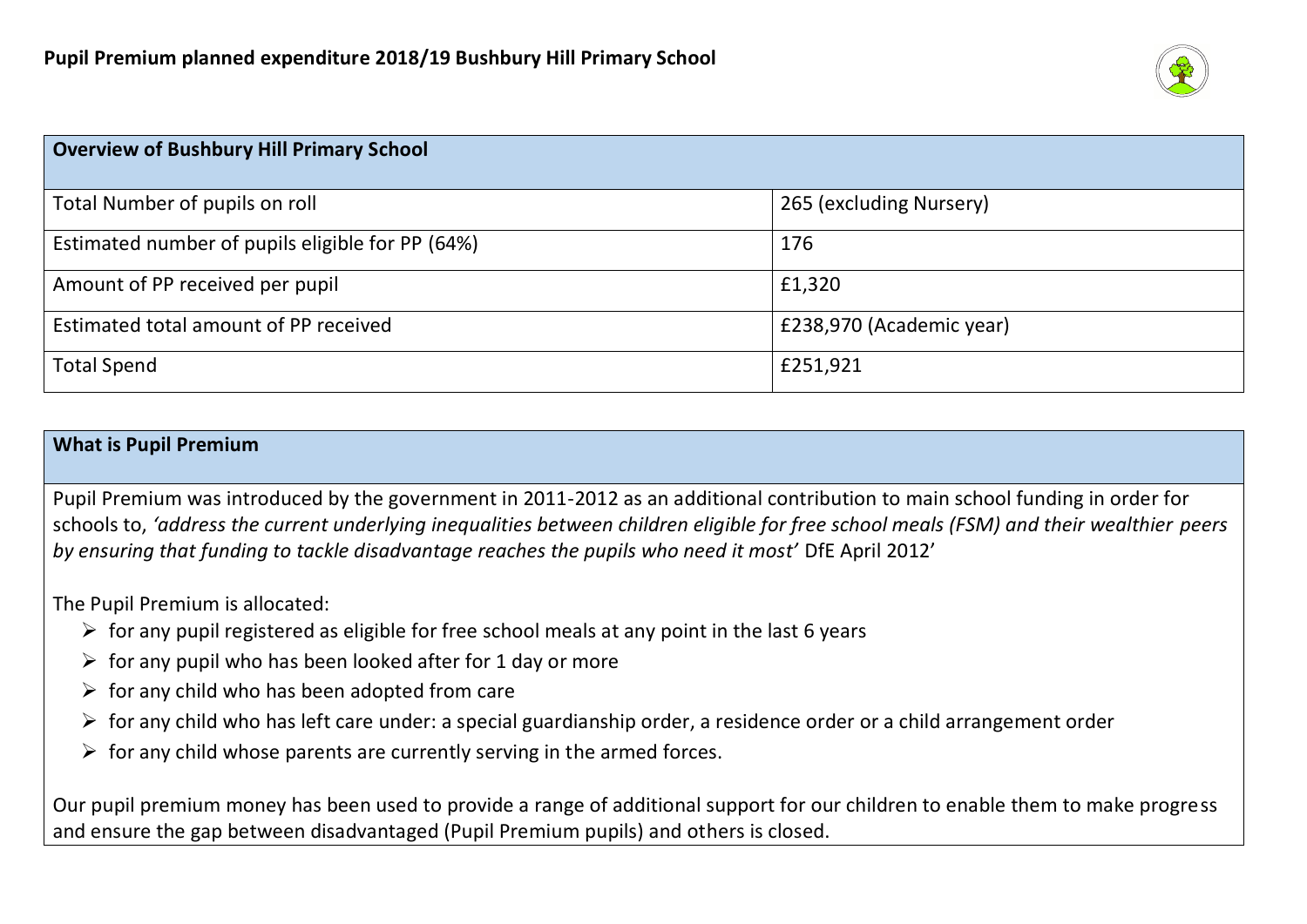### **Summary of PP and Sports Premium spending 2018/19**

### **Objectives in spending Pupil Premium**

- $\triangleright$  All pupils receiving PP or LAC to make expected progress at the end of KS2 in English and Maths
- $\triangleright$  Monitor progress termly from end of EYFS and provide intervention if not on track to make expected progress
- $\triangleright$  Monitor progress termly from end of KS1 and provide intervention if not on track to make expected progress
- $\triangleright$  Individual pupils are tracked for their progress using Pupil Premium

# **Barriers to Learning**

- $\triangleright$  Attendance and Punctuality issues
- $\triangleright$  Standards on entry are significantly below national expectations
- $\triangleright$  Aspirations for the future
- $\triangleright$  Meeting individual learning needs
- $\triangleright$  Social, emotional and mental health & well-being Pastoral care
- $\triangleright$  Lack of enrichment experiences

## **Measuring the impact of Pupil Premium Funding**

This will be measured through the School Improvement plan. Pupils eligible for PP are to be tracked accordingly in both Maths and Writing as a significant group in this process. The outcomes for pupils eligible for PP will be analysed against national data for 'other'. All data will be shared with the PP link governor and the full governing board's Curriculum and School Improvement sub-committee.

## **Date of next review of school's Pupil Premium strategy**

The strategy is reviewed termly as part of Pupil Progress meetings and the Governors Curriculum and Standards committee of the Full Governing Board. A final review and impact statement is written for the end of the academic year (July 2018). New or ongoing priorities for pupils eligible for PP are then established and planned for.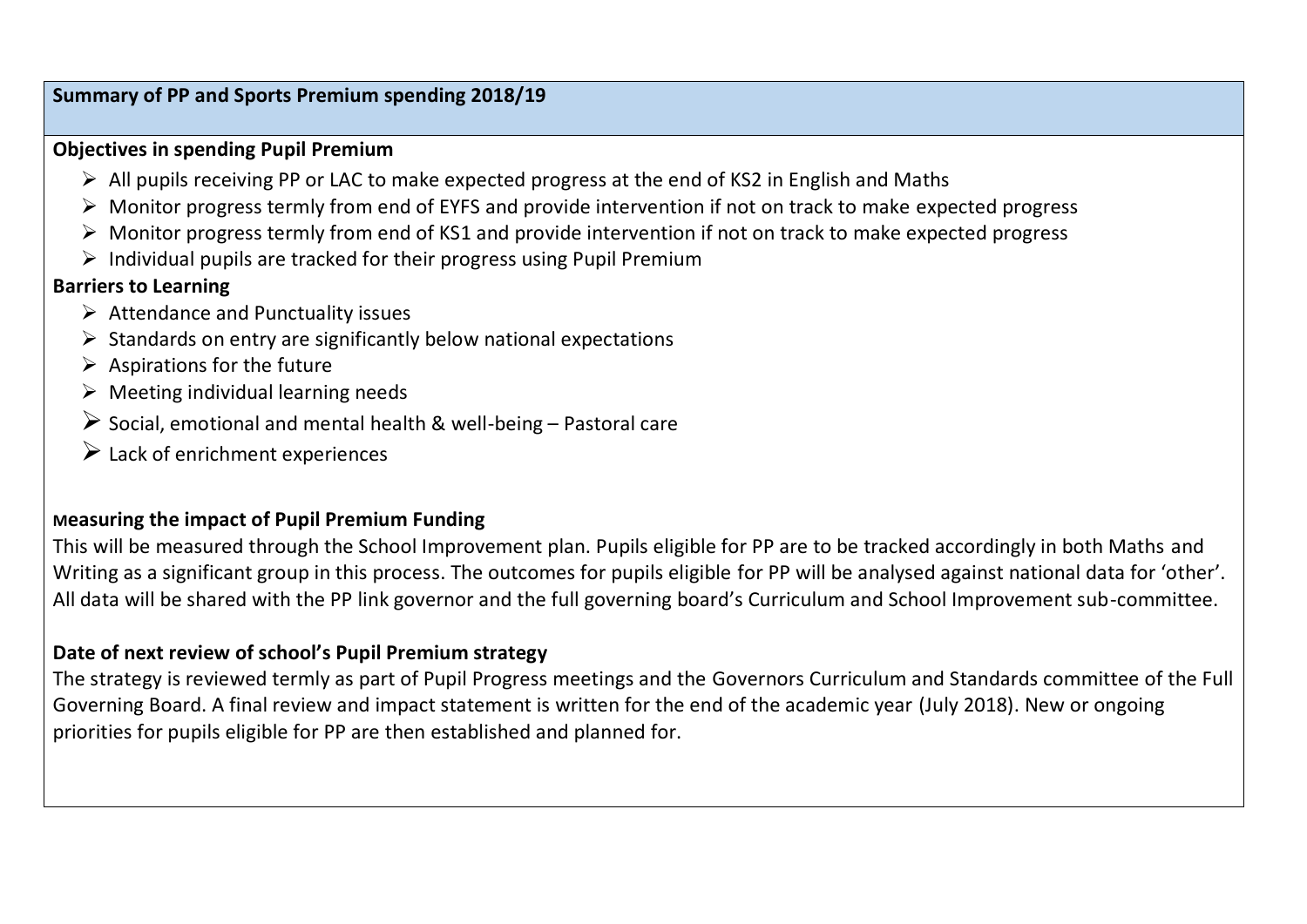| Summary of spending and actions to be undertaken: (66% of actual costs apportioned to reflect % of Pupil Premium in the school) |         |  |  |
|---------------------------------------------------------------------------------------------------------------------------------|---------|--|--|
| Lunchtime Learning & Play Leaders                                                                                               | £27,090 |  |  |
| <b>Learning Mentors</b>                                                                                                         | £32,026 |  |  |
| Trips and visits                                                                                                                | £6,600  |  |  |
| <b>Residential visit for Y6</b>                                                                                                 | £2,904  |  |  |
| Behaviour awards and incentives                                                                                                 | £2,640  |  |  |
| Breakfast club kitchen staff and food                                                                                           | £1,228  |  |  |
| <b>Breakfast club staff</b>                                                                                                     | £3,605  |  |  |
| Afternoon LSA Interventions 4 afternoons per week                                                                               | £69,103 |  |  |
| <b>Staff training</b>                                                                                                           | £990    |  |  |
| Speech and Language                                                                                                             | £11,029 |  |  |
| <b>Attendance Officer</b>                                                                                                       | £15,451 |  |  |
| <b>Education Family Engagement Officer</b>                                                                                      | £1,634  |  |  |
| <b>Educational Psychology</b>                                                                                                   | £14,520 |  |  |
| Fruit                                                                                                                           | £1,980  |  |  |
| Nurture provision                                                                                                               | £33,589 |  |  |
| Additional LSA to support Reception                                                                                             | £12,706 |  |  |
| Data SLA                                                                                                                        | £3,201  |  |  |
| Purple Mash subscription                                                                                                        | £545    |  |  |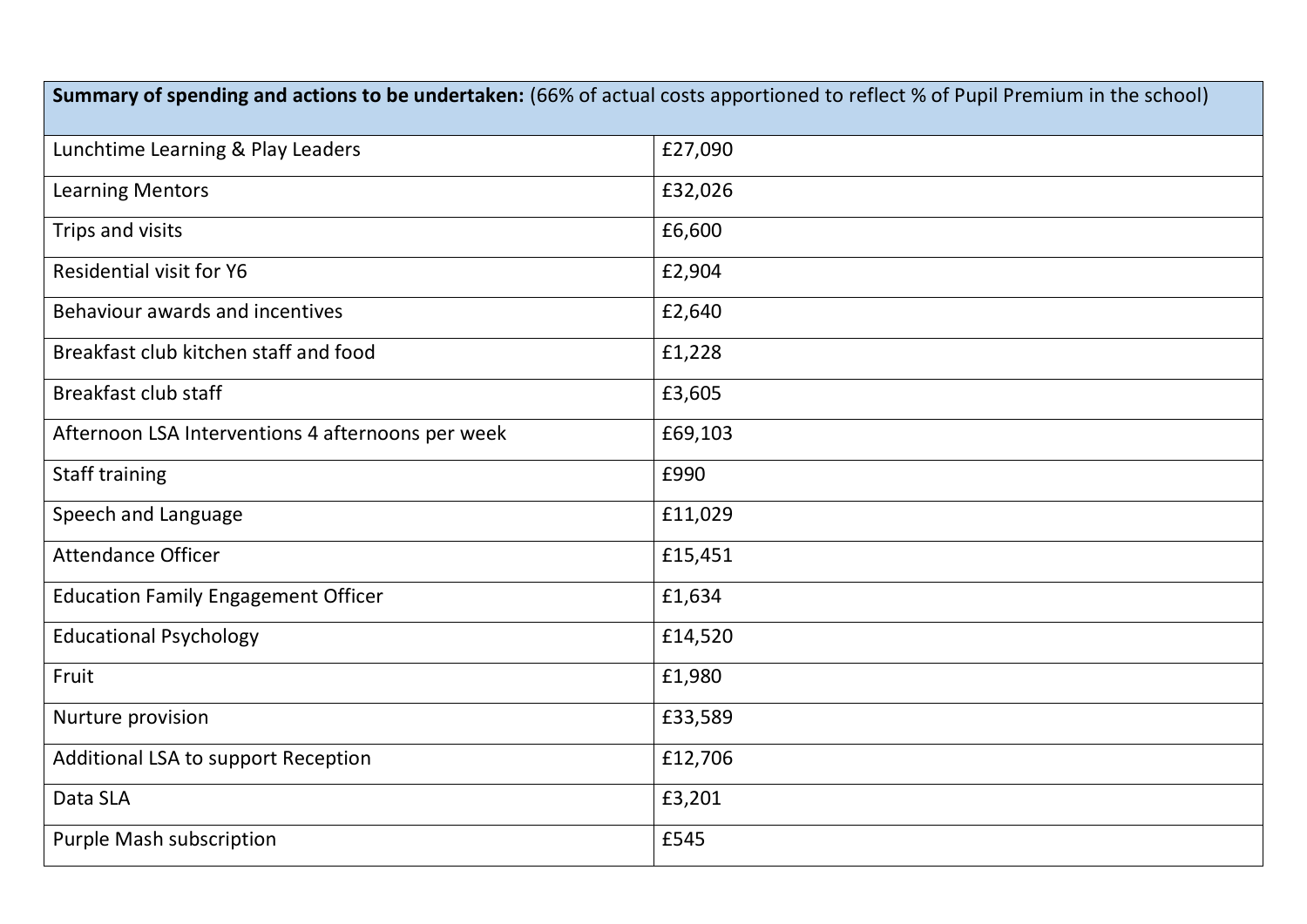|                                                            |                                                    | Continuity of teaching on a Friday to cover PPA/L&M time<br>£11,082                                                                                        |                                                                                                                                                                                                                                                                      |  |
|------------------------------------------------------------|----------------------------------------------------|------------------------------------------------------------------------------------------------------------------------------------------------------------|----------------------------------------------------------------------------------------------------------------------------------------------------------------------------------------------------------------------------------------------------------------------|--|
| Record of Pupil Premium spending by item/project 2018-2019 |                                                    |                                                                                                                                                            |                                                                                                                                                                                                                                                                      |  |
| Item/Project                                               | <b>Cost</b><br>(66% of actual<br>cost apportioned) | <b>Objective</b>                                                                                                                                           | <b>Outcome</b>                                                                                                                                                                                                                                                       |  |
| Lunchtime Learning &<br>Play Leaders                       | £27,090                                            | To extend learning throughout the day and reduce the<br>number of behaviour incidents at lunchtime to minimise<br>time out of class during the afternoon   | Expected: Afternoon learning time is maximised & number of<br>lunchtime incidents are reduced from previous year.<br>Actual: Lunchtime incidents reduced across all year groups,<br>individuals causing concern removed from data set and<br>individually monitored. |  |
| <b>Learning Mentors</b>                                    | £32,026                                            | To ensure that barriers to learning for a short term need<br>are removed for all children in school, who require<br>additional support.                    | Expected: Number of behaviour incidents are reduced and<br>children meet end of year targets.<br>Actual: 6 out of 8 year groups demonstrate good progress across<br>the year.                                                                                        |  |
| Trips and visits                                           | £6,600                                             | To ensure that all children in school have access to<br>enrichment opportunities to enhance the curriculum and<br>their learning.                          | Expected: End of year targets are met.<br>Actual: 6 out of 8 year groups demonstrate good progress across<br>the year.                                                                                                                                               |  |
| Residential visit for Y6                                   | £2,904                                             | To ensure that all children in Y6 have the opportunity to<br>participate in adventurous and outdoor activities not<br>available within the school setting. | Expected: End of year targets are met.<br>Actual: 6 out of 8 year groups demonstrate good progress across<br>the year.                                                                                                                                               |  |
| <b>Behaviour incentives</b><br>and awards                  | £2,640                                             | To engage children who require additional support to<br>manage behaviour and to self-regulate.                                                             | Expected: End of year targets are met.<br>Actual: 6 out of 8 year groups demonstrate good progress across<br>the year.                                                                                                                                               |  |
| Breakfast club kitchen<br>staff and food                   | £1,228                                             | To ensure that children have access to breakfast every<br>day.                                                                                             | Expected: End of year targets are met. Minimum attendance<br>target of 96% is achieved.<br>Actual: Attendance of 97%+ achieved                                                                                                                                       |  |
| Breakfast club staff                                       | £3,605                                             | To ensure that children have access to breakfast every<br>day.                                                                                             | Expected: End of year targets are met. Minimum attendance<br>target of 96% is achieved.<br>Actual: Attendance of 97%+ achieved                                                                                                                                       |  |
| Afternoon LSA<br>Interventions 4<br>afternoons per week    | £69,103                                            | To ensure that children who are at risk of falling behind<br>are quickly identified and their needs are addressed in a<br>timely manner.                   | Expected: End of year targets are met.<br>Actual: 6 out of 8 year groups demonstrate good progress across<br>the year.                                                                                                                                               |  |
| <b>Staff training</b>                                      | £990                                               | To ensure that staff are well equipped to meet the needs<br>of the pupils they teach.                                                                      | Expected: End of year targets are met.<br>Actual: 6 out of 8 year groups demonstrate good progress across<br>the year.                                                                                                                                               |  |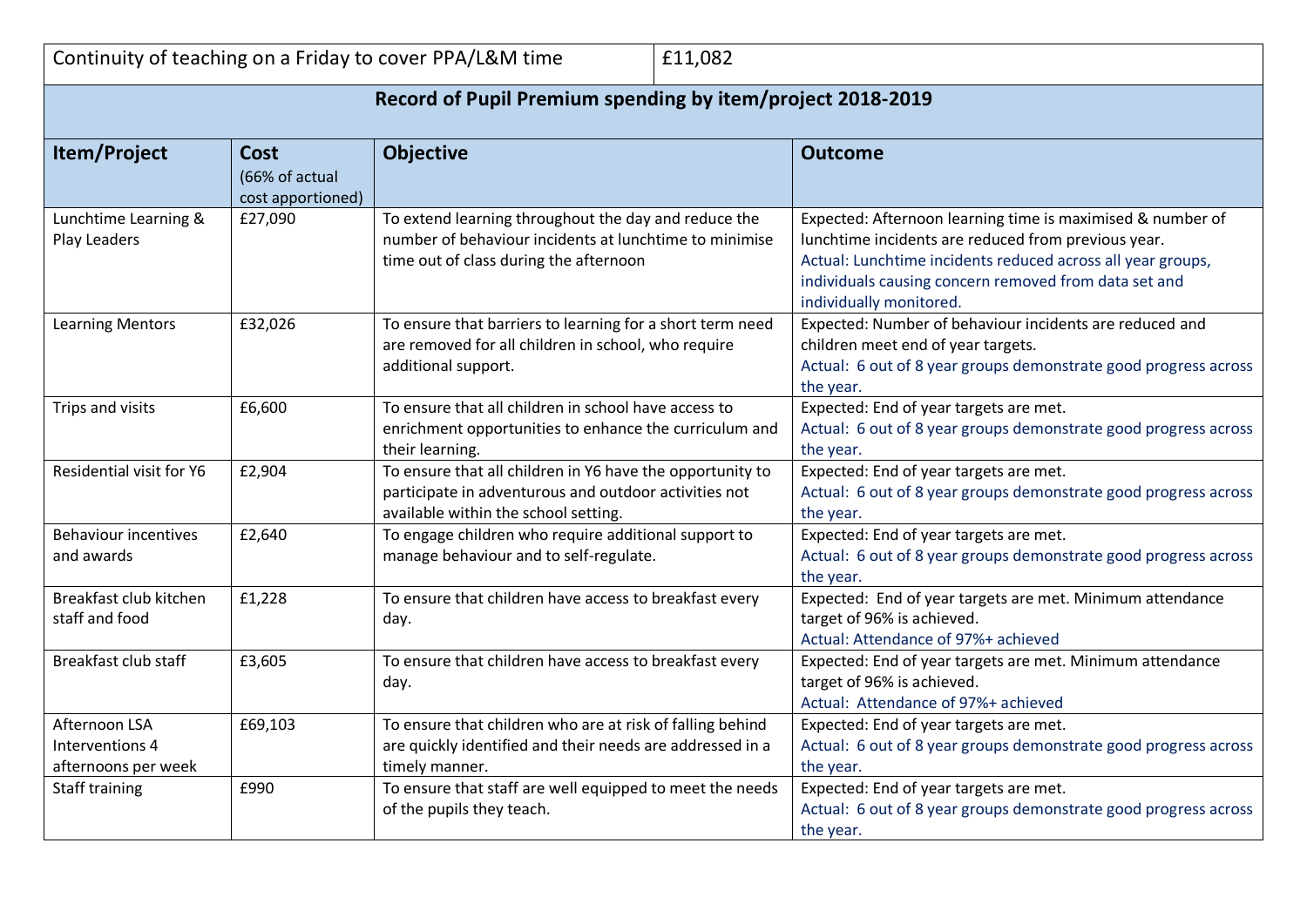| Speech and Language           | £11,029 | To ensure that children who are identified as requiring   | Expected: Children make good progress and meet their targets      |
|-------------------------------|---------|-----------------------------------------------------------|-------------------------------------------------------------------|
|                               |         | intervention for Sp⟪ receive timely and specialist        | for Sp⟪ in a short space of time.                                 |
|                               |         | support and intervention.                                 | Actual: Individual targets for Sp&L met for 80% of children       |
| Attendance Officer            | £15,451 | To improve the attendance of the whole school and for     | Expected: A minimum target of 96% is achieved. Number of          |
|                               |         | children who are identified as below 98% and those for    | children with attendance below 96% is drastically reduced.        |
|                               |         | whom punctuality is an issue.                             | Actual: Attendance of 97%+ achieved / 8 children below 90%        |
| <b>Education Family</b>       | £1,634  | To improve the attendance of children identified as       | Expected: Minimum attendance target of 96% is achieved.           |
| <b>Engagement Officer</b>     |         | below 96% and make referrals for legal action for non-    | Parents of children who do not attend regularly are fined.        |
|                               |         | attendance where necessary                                | Actual: Currently 2 families pending legal action                 |
| <b>Educational Psychology</b> | £14,520 | To ensure that children are able to access the curriculum | Expected: Strategies will be given to children who are having     |
|                               |         | and where they are not able appropriate action is taken.  | difficulties and plans of action put into place for children who  |
|                               |         | Parents are supported to help children at home and        | require more intensive support.                                   |
|                               |         | make the best choices for their child's future education. | Actual: All children requiring Ed Psych intervention are on case  |
|                               |         |                                                           | load, prioritised by need.                                        |
| Fruit                         | £1,980  | To ensure that all children in school eat a healthy snack | Expected: Children will be ready to learn and end of year targets |
|                               |         | each day                                                  | will be met.                                                      |
|                               |         |                                                           | Actual: 6 out of 8 year groups demonstrate good progress across   |
|                               |         |                                                           | the year.                                                         |
| Nurture provision             | £33,589 | To ensure that the needs of the most vulnerable children  | Expected: Nurture children will have their needs met individually |
|                               |         | in school are appropriately met.                          | and make good progress against personalised targets.              |
|                               |         |                                                           | Actual: Nurture children make good progress against individual    |
|                               |         |                                                           | targets                                                           |
| Additional LSA to             | £12,706 | To ensure that children who enter Reception with          | Expected: End of year targets are achieved.                       |
| support Reception             |         | exceptionally low starting points and additional needs    | Actual: 0% of Reception children working at 40-60months           |
|                               |         | can make good progress and the impact on learning of      | developing on entry September 2018. July 2019 70%+ of             |
|                               |         | other children in the class is minimised.                 | Reception children working at 40-60 secure and 70% GLD            |
| Data SLA                      | £3,201  | To better track the performance of children in receipt of | Expected: End of year targets are achieved.                       |
|                               |         | Pupil Premium and feedback to SLT so that interventions   | Actual: 6 out of 8 year groups demonstrate good progress across   |
|                               |         | can be tailored to meet the needs of individuals and      | the year.                                                         |
|                               |         | groups                                                    |                                                                   |
| Purple Mash                   | £545    | To engage children in reading with an online platform     | Expected: The number of children reading at home is increased     |
| subscription                  |         | that can be set & monitored by teachers.                  | <b>Actual: Not measured</b>                                       |
| Continuity of teaching        | £11,082 | To ensure that children have continuity of teaching on    | Expected: End of year targets are achieved.                       |
| on a Friday to cover          |         | Friday when teachers are covered for PPA and L&M time,    | Actual: 6 out of 8 year groups demonstrate good progress across   |
| PPA/L&M time                  |         | with a member of staff who has been in class with them    | the year.                                                         |
|                               |         | all week                                                  |                                                                   |